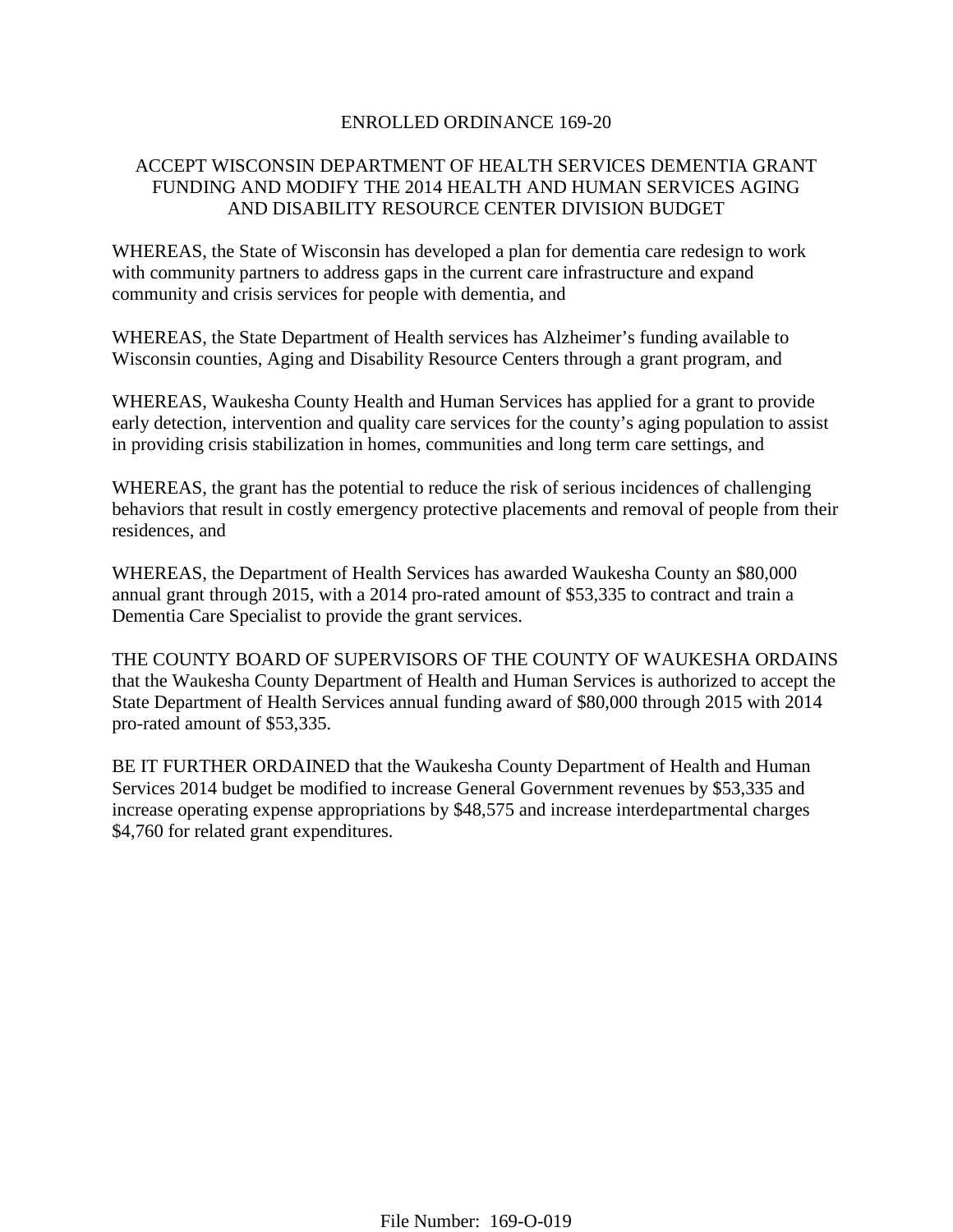### FISCAL NOTE

## ACCEPT THE 2014 DEPARTMENT OF HEALTH SERVICES - DEMENTIA GRANT FUNDING INTO THE HEALTH AND HUMAN SERVICES - AGING AND DISABILTY RESOURCE CENTER DIVISION'S BUDGET

This ordinance authorizes the Waukesha County Department of Health and Human Services (HHS) Aging and Disability Resource Center Division to accept \$53,335 of Dementia Grant funding award from the State Department of Health Services for 2014 and accept \$80,000 for 2015.

An annual grant award of \$80,000 was awarded for calendar year 2014 & 2015. A prorated amount of \$53,335 is available for the period of May 1, 2014 to December 31, 2014. The full funding award of \$80,000 is expected in 2015 and is planned to be appropriated as part of the 2015 annual budget process.

The 2014 grant funding appropriations will include \$43,400 for a contracted Dementia Care Specialist, \$1,500 for material costs, \$3,675 for travel & training costs and \$4,760 for interdepartmental charges for computer, telephone and other indirect costs.

This ordinance has no direct impact on the 2014 tax levy.

Linda Withouski

\_\_\_\_\_\_\_\_\_\_\_\_\_\_\_\_\_\_\_\_\_\_\_\_\_\_\_\_\_\_

Linda G. Witkowski Budget Manager

CD 05/07/14 BAJ # 2014-00003499

File Number: 169-O-019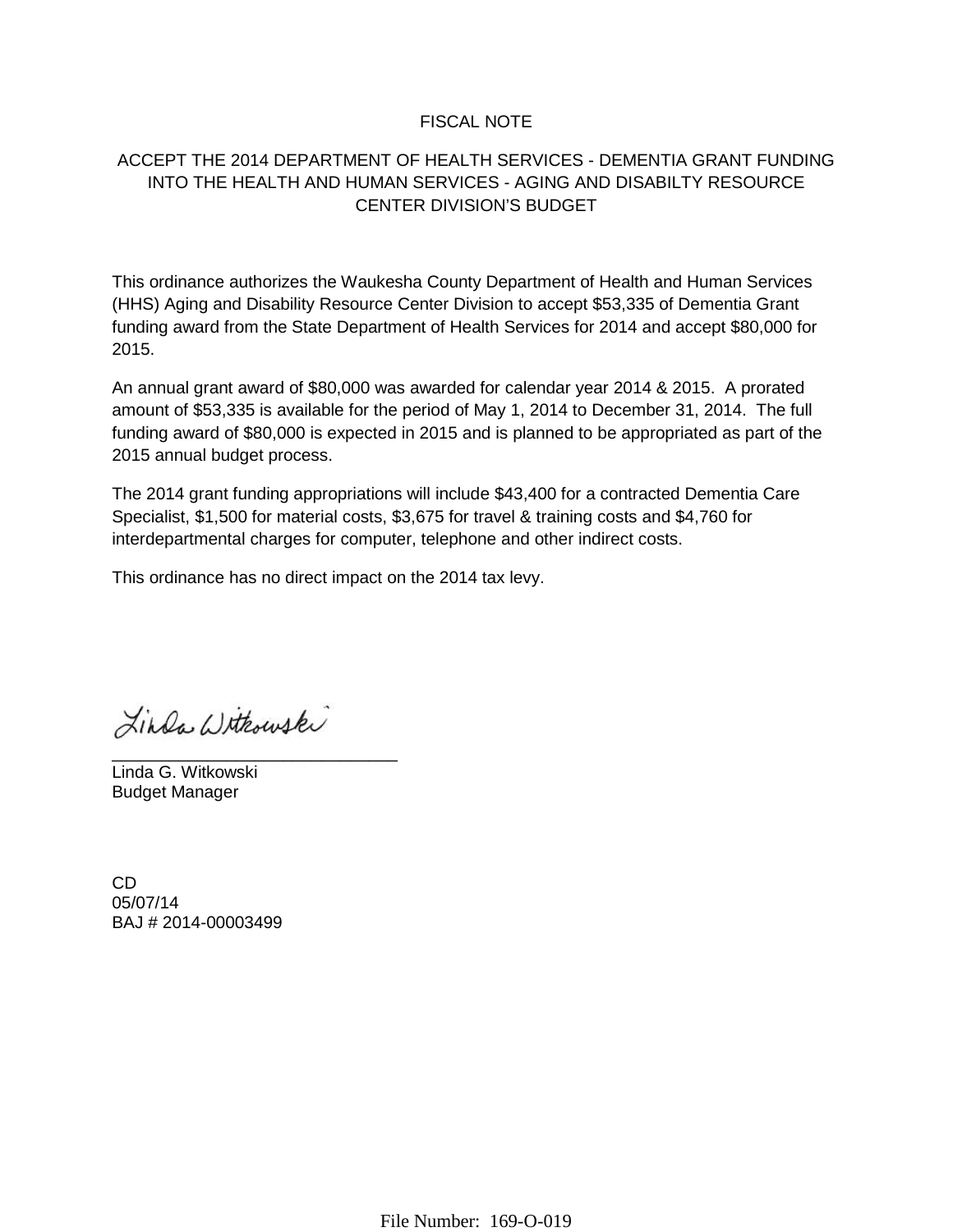# ACCEPT WISCONSIN DEPARTMENT OF HEALTH SERVICES DEMENTIA GRANT FUNDING AND MODIFY THE 2014 HEALTH AND HUMAN SERVICES AGING AND DISABILITY RESOURCE CENTER DIVISION BUDGET

Presented by: Health and Human Services Committee

Gilbert W. Yerko

Jane

Christine

Duane E. Paulson

Clump 17 Thomas J. Schellinger

eran

William J. Zabórowski

Approved by: **Finance Committee** 

A. Heinrich, Chair James

Eric Highum **Richard Morris** 

**Larry Nelson** 

Paulson

þ,

**Steve Whittow** 

William J. Zaborowsk

The foregoing legislation adopted by the County Board of Supervisors of Waukesha County, Wisconsin, was presented to the County Executive on:

un Kall Date:  $2014$ Kathleen Novack, County Clerk

The foregoing legislation adopted by the County Board of Supervisors of Waukesha County, Wisconsin, is hereby:

Approved: Vetoed:

Date:

Daniel P. Vrakas, County Executive